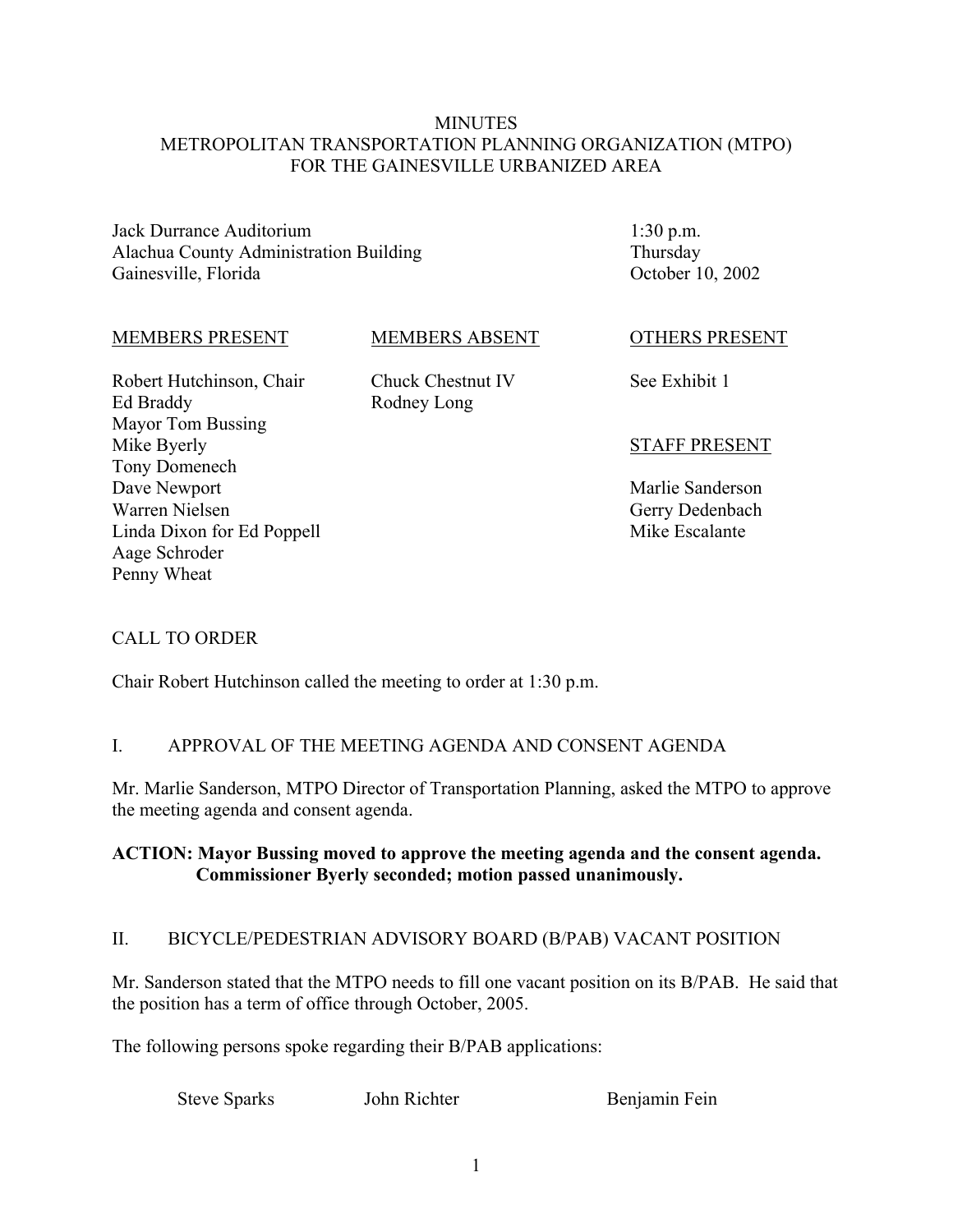Mr. Sanderson conducted a rollcall vote and reported the results.

### **ACTION: Commissioner Wheat moved to reappoint John Richter to the B/PAB for a term through October, 2005. Commissioner Byerly seconded; motion passed unanimously.**

Chair Hutchinson thanked all of the candidates for their interest in serving on the B/PAB and noted that the County will soon be making appointments to its B/PAB.

# III. SW 20TH AVENUE CHARRETTE PROJECT PRIORITIES

Mr. Sanderson stated that, according to Florida Department of Transportation (FDOT) District 2 staff, there may be enough Surface Transportation Program (STP) funds for the top three STP priorities that the MTPO approved on August 8. He said that MTPO staff advised FDOT staff that the next phase of SW  $20<sup>th</sup>$  Avenue Charrette projects is Phase 1-B. He discussed the Phase 1-B projects and answered questions. He noted that these projects are not currently ranked in priority order. He added that he discussed this opportunity with Alachua County Public Works Department (ACPWP) staff. He reported the Advisory Committee and staff recommendations.

Mr. Bill Lecher, ACPWD Civil Engineer II, and Mr. Aage Schroder, FDOT District 2 Secretary, discussed the SW 20<sup>th</sup> Avenue Charrette projects in Phase 1-B, and answered questions.

### **ACTION: Commissioner Byerly moved to approve:**

- **1. the construction of the roundabout at SW 38th Terrace as priority number one; and**
- **2. a design study for SW 20th Avenue to determine remaining priorities in Phase 1-B, with any additional funds, after priority one is fully funded for construction.**

# **Commissioner Wheat seconded; motion passed unanimously.**

# IV. DRAFT MTPO BOUNDARY AND VOTING MEMBERSHIP REPORT

Mr. Sanderson stated that, at its July meeting, the MTPO directed staff to report back with an analysis of the Year 2000 Census maps and whether the MTPO can be designated as a transportation management area (TMA) with a population over 200,000. He said that, at its August meeting, the MTPO directed staff to include in this report:

- A. the advantages and disadvantages of expanding the MTPO planning boundaries to include all of Alachua County; and
- B. options concerning revising the voting membership to include representation from other municipalities in Alachua County and the University of Florida.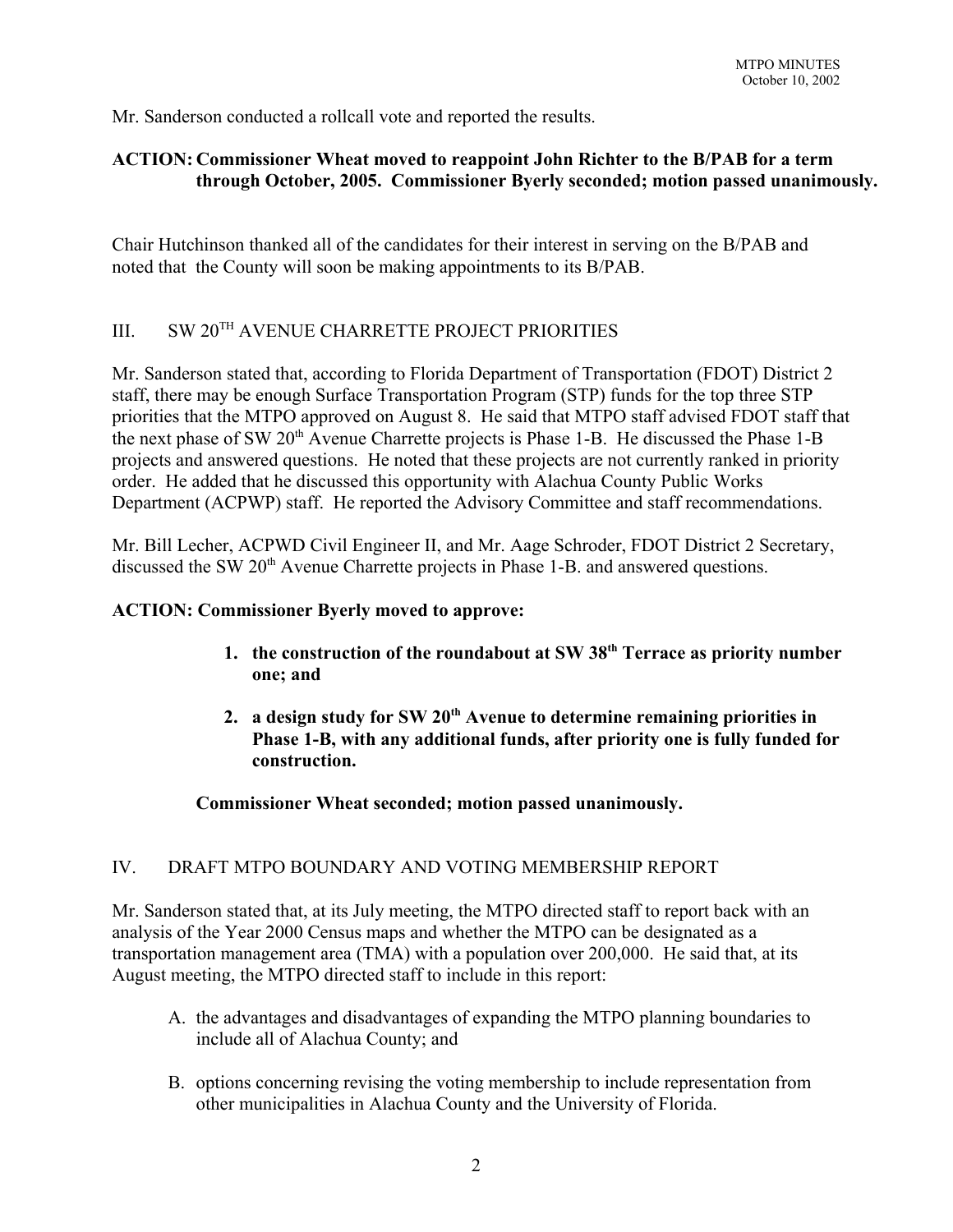He noted that the Governor's Office will soon send letters to all Florida MPOs requesting that they prepare reapportionment plans. He said that, according to FDOT, this letter will include specific instructions concerning how to prepare these plans and is expected to include additional detailed Year 2000 Census maps that the MPOs are to use to "smooth" their urbanized boundaries. He added that this urbanized boundary "smoothing" could affect whether certain roads in our area will be classified as arterials or collectors. He said that final decisions have not been made concerning whether the Gainesville City Commission will continue to have five members or be expanded to seven members, which would affect the voting member alternatives being considered by the MTPO. He reported that MTPO staff is currently researching issues discussed at the October 1 Alachua County Community Planning Group meeting and that this information would be included in the next edition of the MTPO Boundary and Voting Membership Report.

# **ACTION: Commissioner Wheat moved to refer the draft MTPO Boundary and Voting Membership Report to the MTPO Advisory Committees to develop recommendations to report to the MTPO after:**

- **1. the Governor's letter concerning reapportionment is received; and**
- **2. a decision is made concerning whether the Gainesville City Commission will have five or seven members.**

# **Commissioner Domenech seconded; motion passed unanimously.**

# V. MTPO ROADWAY AND TRAFFIC SIGNAGE REVIEW SUBCOMMITTEE

# A. STATUS REPORT

Mr. Sanderson and Mr. Gerry Dedenbach, MTPO Senior Transportation Planner, discussed FDOT's sign removal program and answered questions. Mr. Sanderson noted that 177 signs would be removed from the State Highway System within the Gainesville Metropolitan Area.

# B. CITY OF GAINESVILLE CODES- ARTICLE IV. TRUCK ROUTES

Mr. Sanderson stated that, at its April 23 and May 24 meetings, the MTPO Traffic and Roadway Signage Review Subcommittee discussed truck route issues, including a number of existing problems with large semi-tractor trailer trucks traveling through the community. He said that, at its August 8 meeting, the Subcommittee discussed the City's adopted Truck Route Ordinance. He and Mr. Dedenbach described various routes and the technical working group's recommendation to reassign of State Road 24 from Archer road onto South 16<sup>th</sup> Avenue.

Ms. Linda Dixon, University of Florida Strategic Planner for University Master Planning, noted that the University of Florida and Shands Hospital support the reassignment of State Road 24 from Archer Road onto South 16<sup>th</sup> Avenue.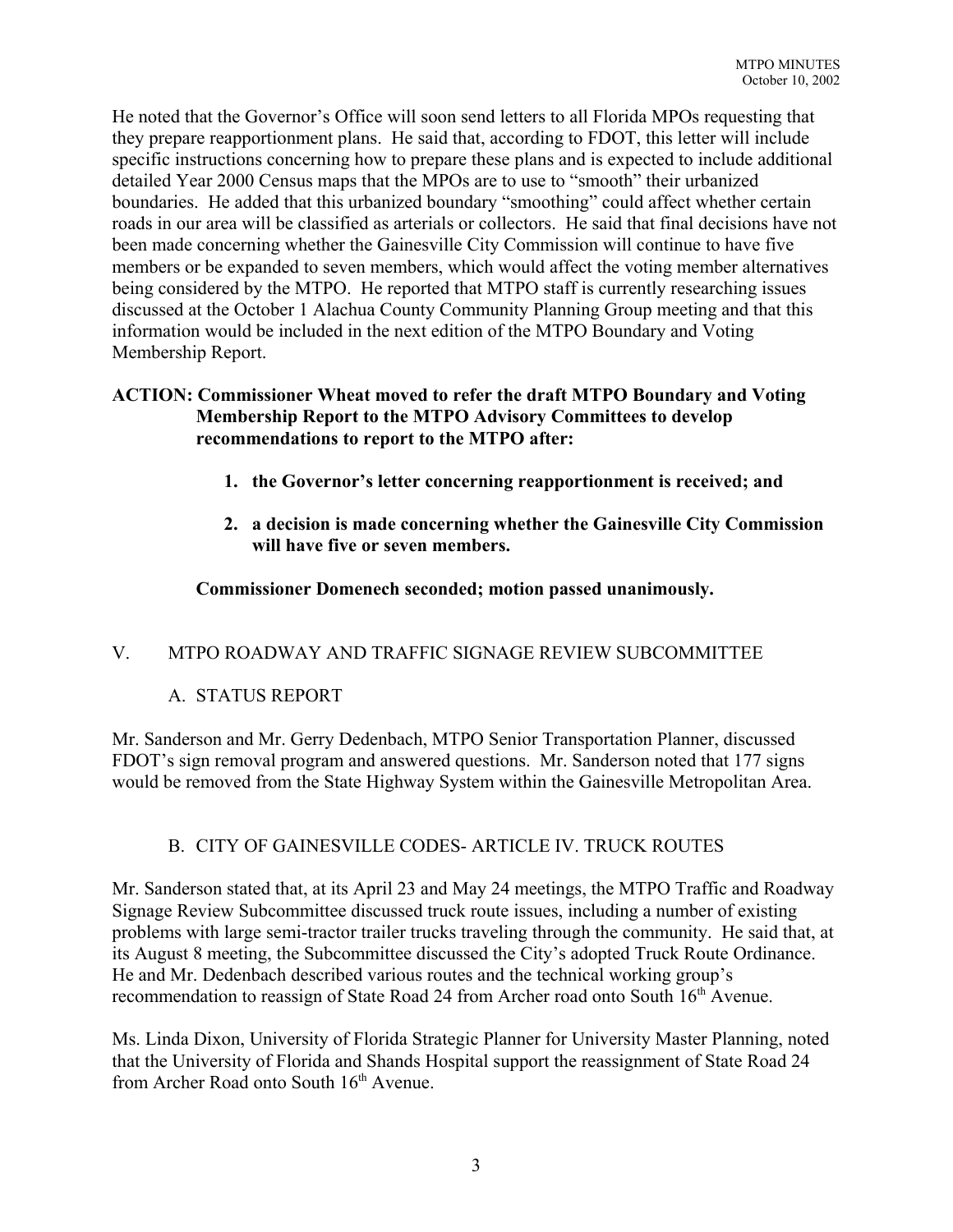#### **ACTION: Commissioner Nielsen moved to ask the City and County Commissions to jointly schedule a meeting to discuss enforcement of a truck route system with the following in attendance:**

- **1. City and County Managers;**
- **2. City and County Attorneys;**
- **3. City and County Public Works Department Directors;**
- **4. City Police Chief and the Alachua County Sheriff;**
- **5. Florida Department of Transportation District 2 staff, including Motor Carrier Compliance;**
- **6. a representative from the local Florida Highway Patrol office; and**
- **7. Regional Transit System Director.**

#### **Commissioner Wheat seconded; motion passed unanimously.**

Mr. Jeff Logan, Regional Transit System (RTS) Director, stated that RTS staff was interested in participating with this group.

Mr. Wayne Bowers stated that the City will take lead in arranging this meeting.

Chair Hutchinson directed the staff to prepare a letter from the Chair to the City and County Commissions that acknowledges that the City will take the lead on arranging this meeting.

# VI MTPO BIMONTHLY MEETING SCHEDULE

Mr. Dedenbach stated that, currently, the MTPO schedules monthly meetings which are preceded by its Advisory Committees and Design Team. He said that given the time necessary for material preparation and mail outs for each of these groups, MTPO staff is often processing six weeks of work in a month (two weeks per group multiplied by three groups). He discussed advantages and disadvantages between a monthly and bimonthly meeting schedule. He reported the Advisory Committees and staff recommendations.

### **ACTION: Commissioner Domenech moved to change its monthly meeting schedule to bimonthly meetings. Commissioner Braddy seconded; motion passed 6 to 1.**

# VII. SW 34TH STREET AND ARCHER ROAD LEVEL OF SERVICE (LOS)

Mr. Sanderson stated that MTPO staff presented LOS information regarding SW 34<sup>th</sup> Street and Archer Road at the September 9<sup>th</sup> Gainesville City commission meeting. He said that the Mayor asked that this issue be discussed at the next MTPO meeting. He discussed the Archer Road and SW 34<sup>th</sup> Street LOS and answered questions.

Mr. Brian Kanely, City of Gainesville Transportation Services Manager, Mr. Michael Escalante, MTPO Principal Transportation Planner, and Mr. Schroder discussed LOS analysis software and answered questions.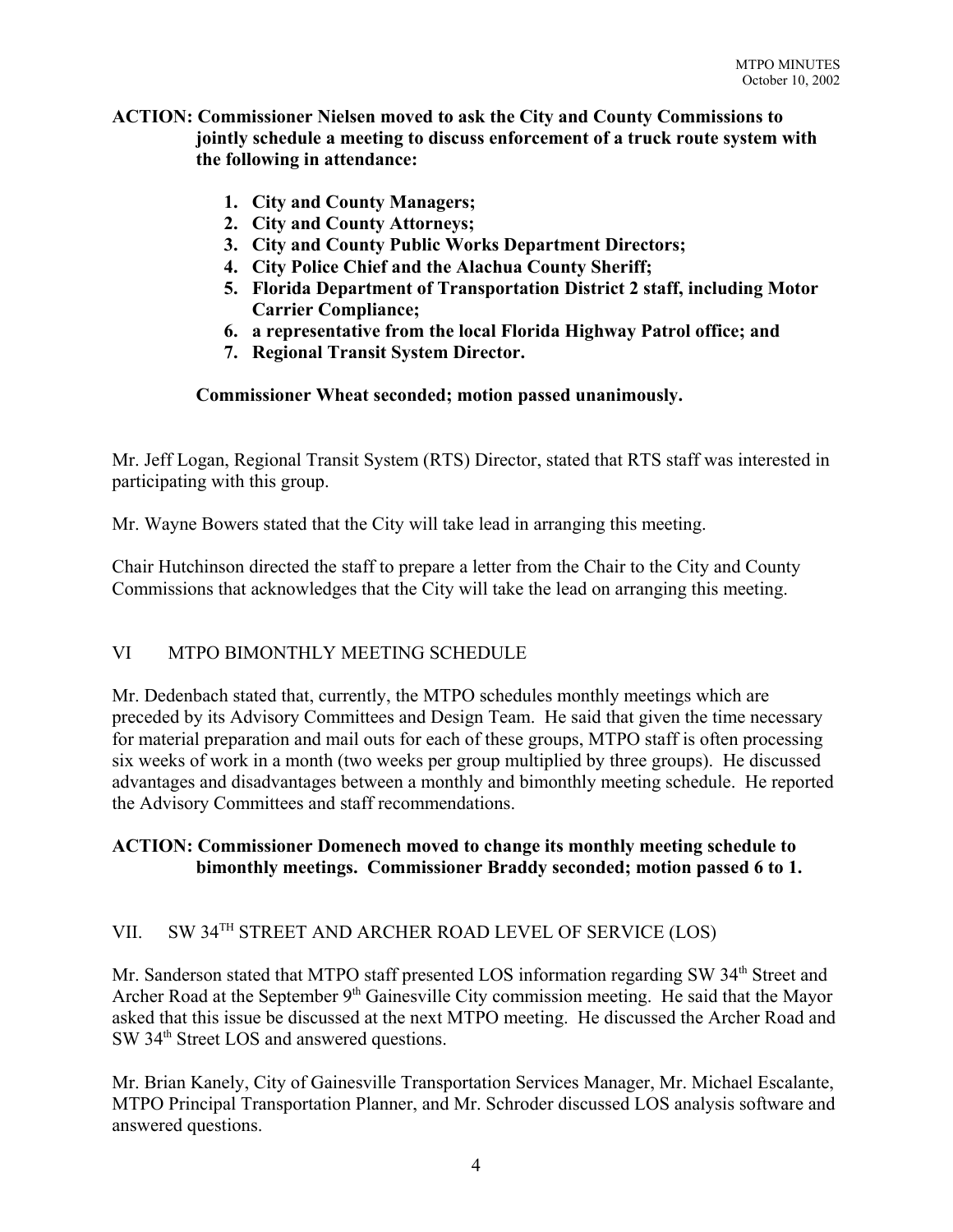Mr. John Sabatella, ACPWD Senior Planner, discussed the Archer Road LOS and answered questions.

# VIII. PLAN EAST GAINESVILLE STATUS REPORT

Mr. Dedenbach discussed the status of the Plan East Gainesville project and answered questions. He also announced the date, time and location for the upcoming October  $29<sup>th</sup>$  workshop.

# IX. NEXT MTPO MEETING

Mr. Sanderson stated that the next MTPO meeting is scheduled for November  $7<sup>th</sup>$  at 1:30 p.m. in the Jack Durrance Auditorium.

### **It was a consensus of the MTPO to cancel its November meeting unless FDOT needs to present its draft Work Program in November.**

### VIII. COMMENTS

### A. MTPO MEMBER COMMENTS

A member of the MTPO discussed signal retiming on State Road 121. She requested more information on signal retiming for the existing system, what the different costs are involved for the different signal timings and what new technologies would provide to the system.

Mr. Kanely discussed traffic signal retiming, its costs and answered questions.

#### **ACTION: Commissioner Wheat moved to:**

- **1. request that staff bring back to the MTPO a briefing paper on the following issues because the MTPO may want to consider obtaining funding for some of these types of projects in its Transportation Improvement Program:** 
	- **A. the existing traffic signal system, including its history in Alachua County, signal types, technology and maintenance requirements, etc.;**
	- **B. new signal technologies;**
	- **C. cost estimates and comparison analyses;**
	- **D. other jurisdictions that have alternative traffic signal systems, such as lagging left turning movements; and**
	- **E. grant opportunities or other funding strategies for implementing these new technologies; and**
- **2. have City and FDOT staff give the MTPO a signal retiming presentation.**

**Commissioner Domenech seconded; motion passed unanimously.**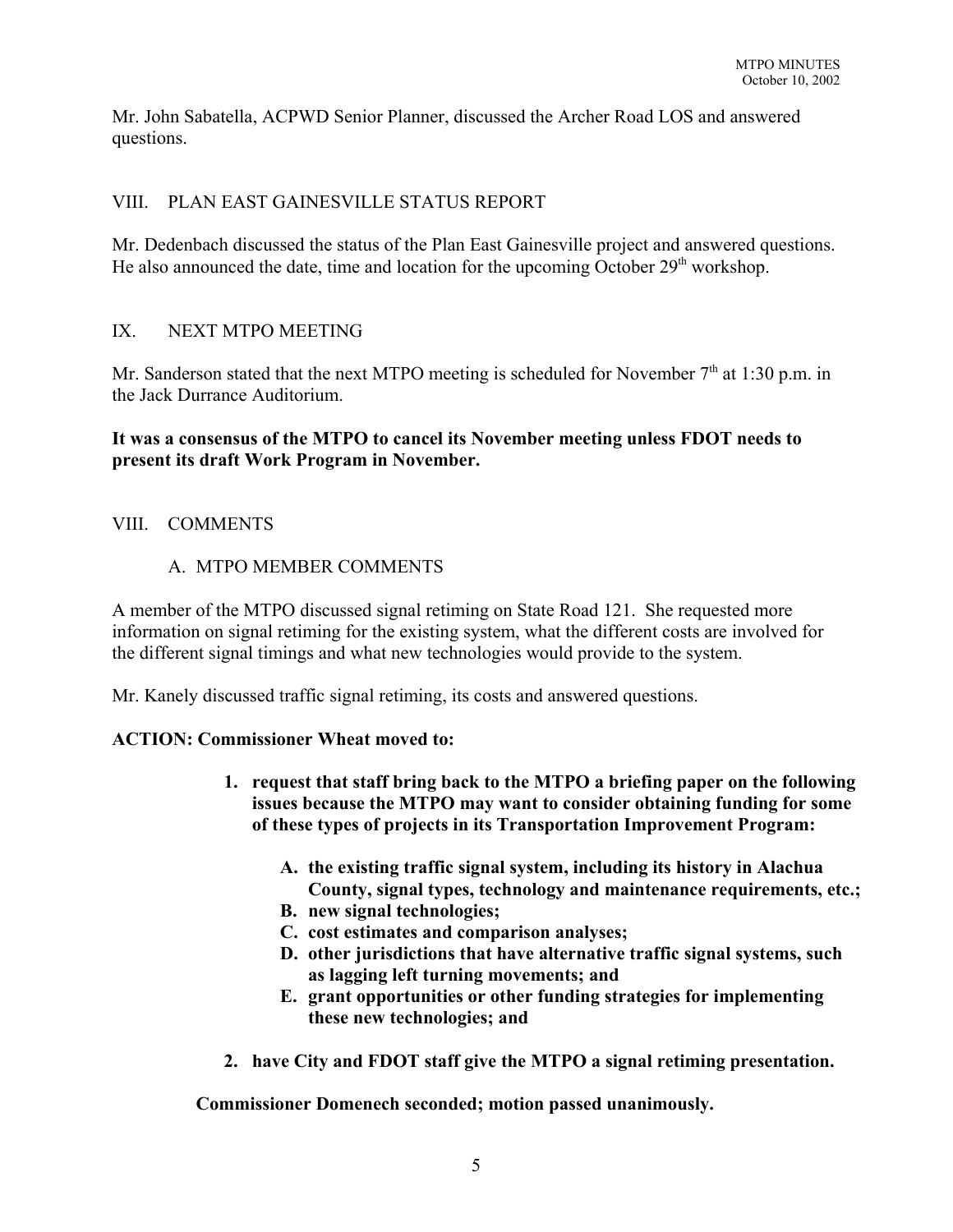A member of the MTPO noted that the FDOT held a Strategic Intermodal System (SIS) workshop earlier in the day.

A member of the MTPO discussed the FDOT's SIS presentation to the North Central Florida Regional Planning Council.

Mr. Schroder discussed the SIS and answered questions. He noted that FDOT's SIS website, http://www11.myflorida.com/planning/sis/default.htm, included comments to the SIS Steering **Committee** 

Mr. Logan discussed his concerns regarding the SIS criteria.

# **ACTION: Commissioner Wheat moved to authorize MTPO staff to:**

- **1. obtain, from City and County staffs, comments, suggestions and concerns regarding the FDOT Strategic Intermodal System criteria and process to date and to forward these comments by October 15 to FDOT in a letter signed by MTPO Chair; and**
- **2. continue to collect information from the FDOT Strategic Intermodal System website and other sources and place this issue on the next MTPO agenda for discussion.**

# **Commissioner Domenech seconded; motion passed unanimously.**

Mr. Schroder noted that October  $15<sup>th</sup>$  was the deadline for submitting comments to be presented at the October 23-24 SIS Steering Committee meeting.

A member of the MTPO noted that these comments could be preliminary and that the MTPO could forward additional comments for the December SIS Steering Committee meeting.

A member of the MTPO discussed the Metropolitan Planning Organization Advisory Council (MPOAC) comments regarding the SIS.

A member of the MTPO requested that future MPOAC correspondence be included in the MTPO meeting packet.

Vice-Chair Nielsen requested that the appointment of the MPOAC representative be placed on the next agenda.

# B. CITIZENS COMMENTS

There were no comments.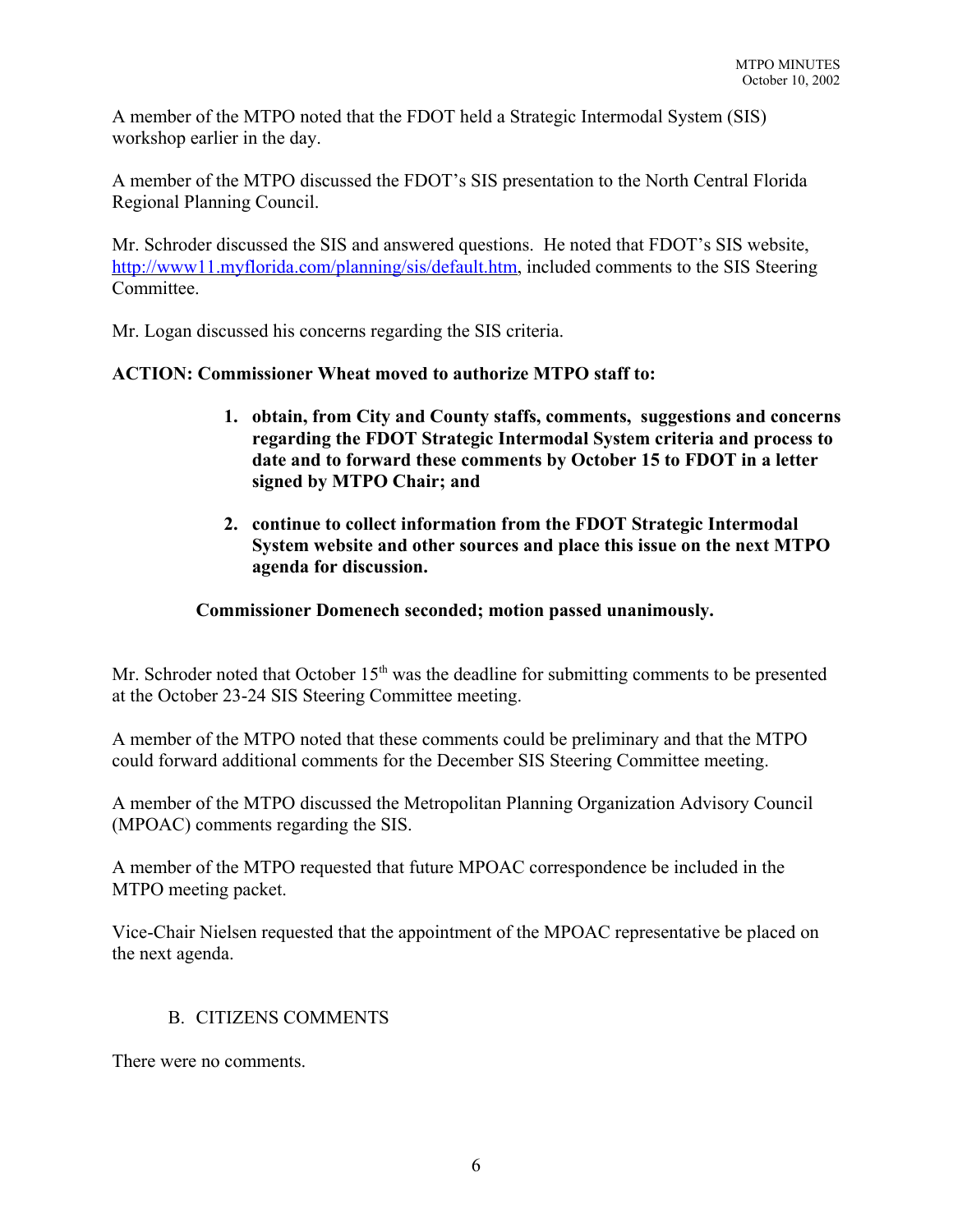# C. CHAIR'S REPORT

Vice-Chair Nielsen noted that he was pleased that SW  $20<sup>th</sup>$  Avenue Charrette project was receiving some funding. He requested RTS staff to summarize the RTS ridership.

Mr. Logan discussed the RTS ridership.

Vice-Chair Nielsen noted that the MTPO received a presentation on the State Roads 26/26A projects that included the use of TRANSIM software.

Mr. Dedenbach discussed TRANSIM software and answered questions. He said that MTPO staff would like to work with the City, County, University of Florida and FDOT staff to further investigate the applicability this software.

# **It was a consensus of the MTPO members present to authorize the MTPO staff to further investigate the TRANSIM software and develop potential funding partners.**

 $\mathcal{L}_\text{max}$  , and the contribution of the contribution of the contribution of the contribution of the contribution of the contribution of the contribution of the contribution of the contribution of the contribution of t

# ADJOURNMENT

Chair Hutchinson adjourned the meeting at 4:36 p.m.

Date Mike Byerly, Secretary/Treasurer